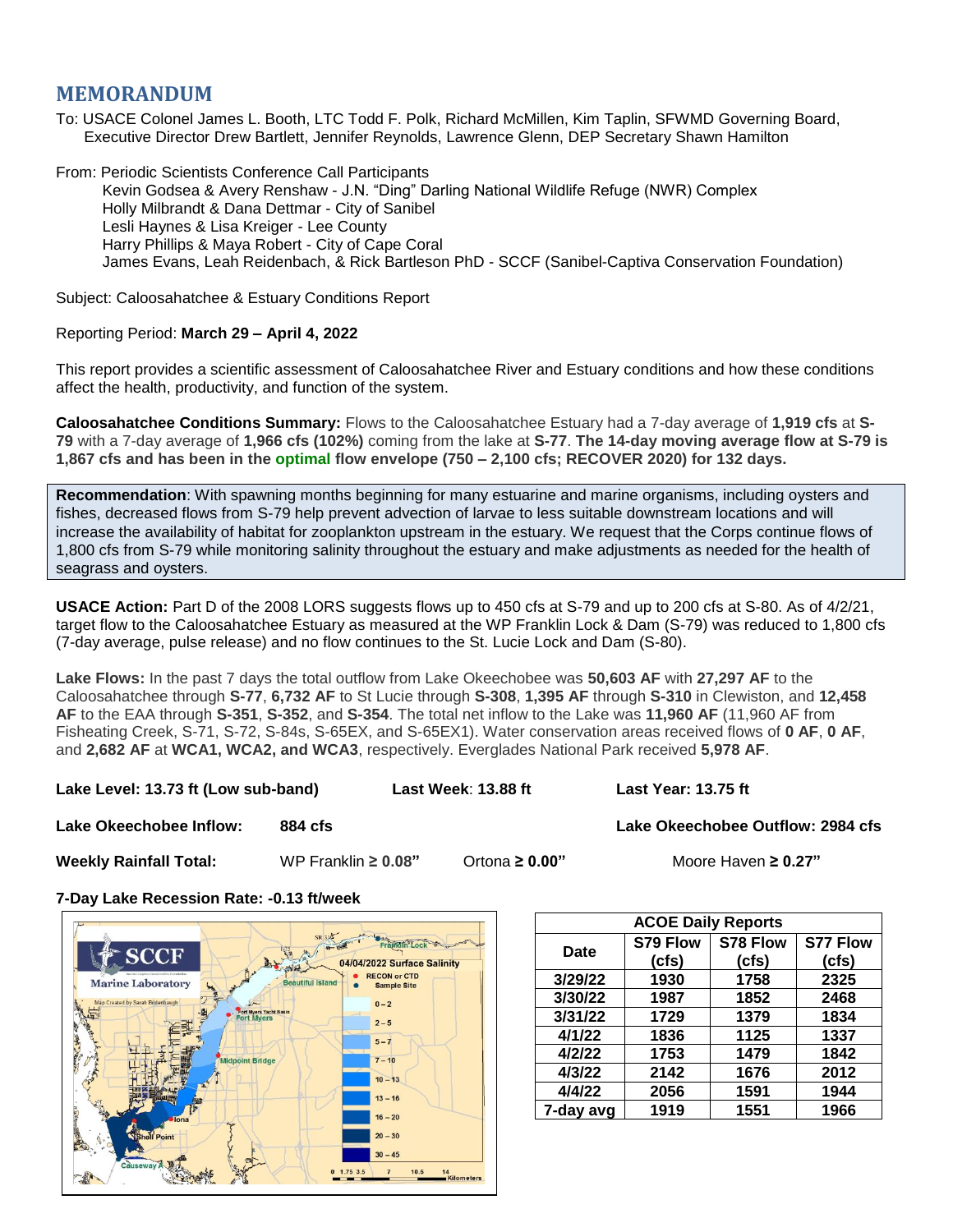### **Caloosahatchee Estuary Page 2 of 3**



| <b>Light Penetration</b> |                   |                                |                                                                      |                                |  |  |
|--------------------------|-------------------|--------------------------------|----------------------------------------------------------------------|--------------------------------|--|--|
| <b>Site</b>              | 25% Iz            | <b>Target</b><br><b>Values</b> | <b>Turbidity</b>                                                     | <b>Target</b><br><b>Values</b> |  |  |
|                          | meters            |                                | <b>NTU</b>                                                           |                                |  |  |
| <b>Fort Myers</b>        | <b>ND</b>         | >1                             | <b>ND</b>                                                            | < 18                           |  |  |
| <b>Shell Point</b>       | 1.56 <sup>c</sup> | >2.2                           | 2.5                                                                  | < 18                           |  |  |
| Causeway                 | 1.79 <sup>m</sup> | > 2.2                          | 8.0                                                                  | < 5                            |  |  |
|                          |                   |                                | $25\%$ Is is the denth (z) where irradiance (I) is $25\%$ of surface |                                |  |  |

*25% Iz is the depth (z) where irradiance (I) is 25% of surface irradiance. Target values indicate the depth of light penetration needed for healthy seagrass.* m measured, c calculated

**Cyanobacteria Status:** On 4/4/22 sampling for cyanobacteria by the Lee County Environmental Lab reported the **presence** of *Dolichospermum* at the **Alva Boat Ramp** as sparse specks. *Dolichospermum* and *Microcystis* were **moderately abundant** at the **Davis Boat Ramp** and upstream of the **Franklin Locks** with streaks and accumulation along the seawall.

**Upper Estuary Conditions:** The 30-day average surface salinity at the Fort Myers Yacht Basin was **2.6 psu**, within the suitable range for tape grass.

**Lower Estuary Conditions:** The average salinity at Shell Point RECON was **27.5 psu**, within the optimal range for oysters and seagrasses. Water column chlorophyll was slightly elevated at the Shell Point RECON following wind events. Diatoms were the dominant phytoplankton group at Sanibel's causeway and beaches.

### **Monitor Site Salinity (psu)<sup>a</sup> [previous week] Diss O<sup>2</sup> (mg/L)<sup>b</sup> FDOM (qsde)<sup>c</sup> Chlorophyll (µg/L)<sup>d</sup> Beautiful Island 0.2 – 0.4 [0.2 – 0.6] ------- 204 ------- Fort Myers Yacht Basin 0.8 – 4.9 [1.2 – 4.9] ------- 186 ------- Shell Point 16 – 33 [15 – 34] 5.0 – 7.4 62.4 4.1 McIntyre Creek**  $\vert$  **32.7 – 34.3** [31.5 – 34.3]  $\vert$  **2.4 – 9.3 Tarpon Bay**  $\vert$  **31.7 – 34.5** [30.6 – 34.6] **3.1 – 7.8 Wulfert Flats 25.1 – 34.3 [25.7 – 34.2] 3.6 – 8.0 ------- 4.8 – 40.6**

### **Water Quality Conditions**

**Red values are outside of the preferred range.**

**<sup>a</sup> Salinity target values: BI < 5, FM < 10, SP = 10 – 30**

**<sup>b</sup> Dissolved O<sup>2</sup> target values: all sites > 4**

**<sup>c</sup> FDOM target values: BI < 70, FM < 70, SP < 11**

**<sup>d</sup> Chlorophyll target values: BI < 11, FM < 11, SP < 11** 

**<sup>s</sup> Single sonde lower and surface layer or surface grab lab measurement**

**------- no data**

**Red Tide:** On 4/1/22, the FWC reported that the red tide organism, *Karenia brevis* was observed at background concentrations in one sample from Manatee County.

**Wildlife Impacts:** In the past week (3/29 – 4/4), the CROW wildlife hospital on Sanibel received 3 toxicosis patients: 1 laughing gull (still at CROW), 1 sandwich tern (still at CROW), and 1 royal tern (died).